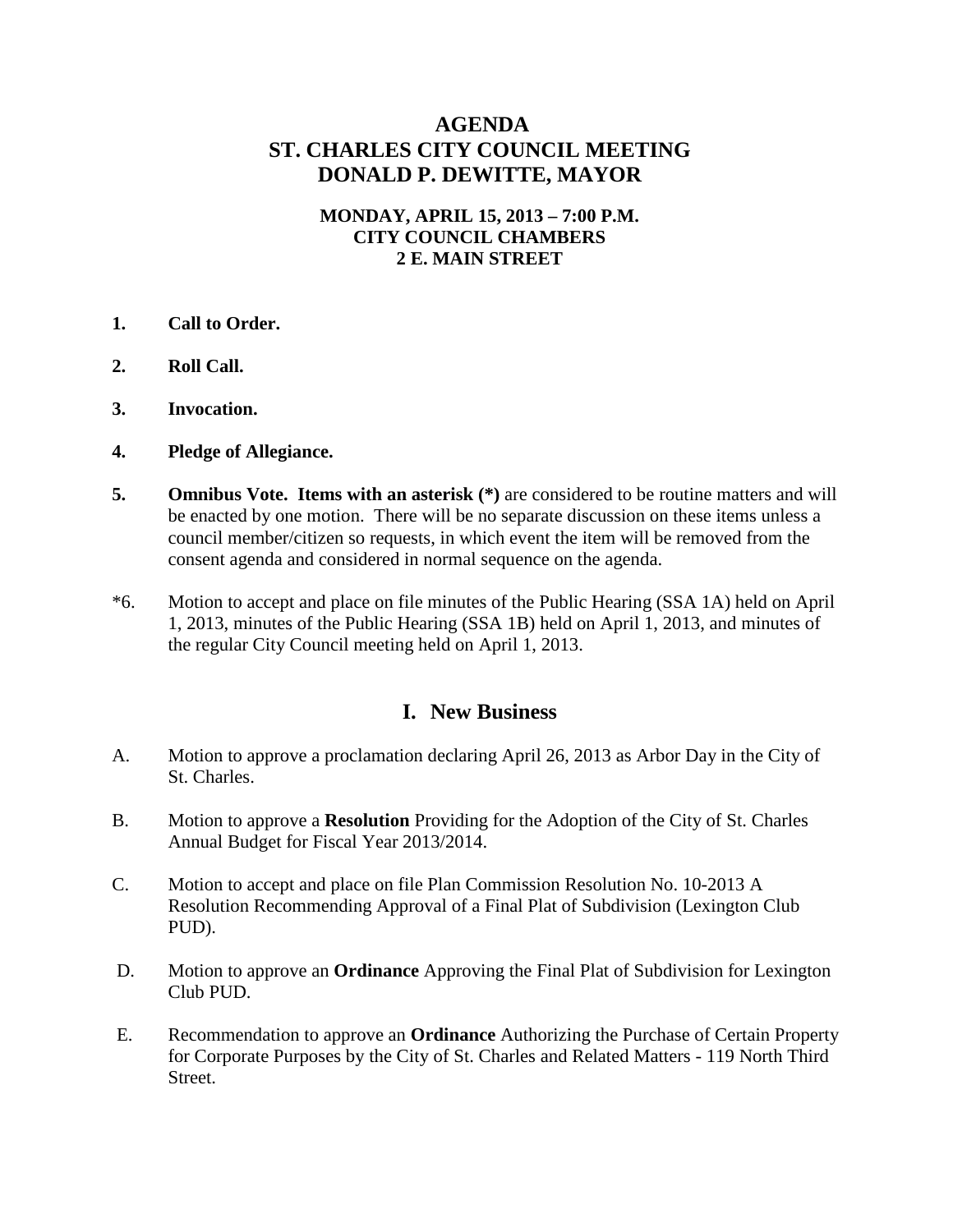City Council Meeting April 15, 2013 Page 2

# **II. Committee Reports**

#### **A. Government Operations**

- \*1. Motion to accept and place on file minutes of the Government Operations Committee meeting held on April 1, 2013.
- 2. Motion to approve a Class B6 liquor license for Volpe Restaurant to be located at 210 Cedar Street, St. Charles (former Isacco Kitchen).
- 3. Motion to approve a Class B2 liquor license for Macarena Tapas to be located at 1890 W Main Street, St. Charles (former Fat Rosie's Restaurant).
- 4. Motion to approve a lane closure on Illinois Street Bridge for Ducky Derby Drop and use of amplification for a loudspeaker device.
- \*5. Motion to approve a contract with Sentinel to complete the Telephone System Upgrade Project.

## **B. Government Services**

None.

#### **C. Planning and Development**

- 1. Motion to approve a Class A1 liquor license for K-Square Express, Inc. d/b/a One Stop Liquors located at 1401 Prairie Street, St. Charles.
- \*2. Motion to accept and place on file Corridor Improvement Commission Resolution No. 1- 2013 A Resolution Recommending Approval of a Corridor Improvement Grant Application (116 State Avenue-Lou Little).
- \*3. Motion to approve a Corridor Improvement Agreement for 116 State Avenue (Lou Little).
- \*4. Motion to accept and place on file Corridor Improvement Commission Resolution No. 2- 2013 A Resolution Recommending Approval of a Corridor Improvement Grant Application (108 S. Second Street-Doc Morgan).
- \*5. Motion to approve a Corridor Improvement Agreement for 108 S. Second Street (Doc Morgan).
- \*6. Motion to accept and place on file Corridor Improvement Commission Resolution No. 3- 2013 A Resolution Recommending Approval of a Corridor Improvement Grant Application (203 Illinois Avenue-Wilson Travel).
- \*7. Motion to approve a Corridor Improvement Agreement for 203 Illinois Avenue (Wilson Travel).
- \*8. Motion to accept and place on file Plan Commission Resolution No. 6-2013 A Resolution Recommending Approval of a Final Plat of Subdivision (Boulder Heights Subdivision-802 S.  $5^{th}$  Ave.).
- \*9. Motion to approve an **Ordinance** Approving the Final Plat of Subdivision for Boulder Heights Subdivision (802 S.  $5<sup>th</sup>$  Ave.)
- \*10. Motion to accept and place on file Plan Commission Resolution 9-2013 A Resolution Recommending Approval of an Amendment to Special Use for a Planned Unit Development and PUD Preliminary Plan – Tyler and Rt. 64 Business Park (St. Charles Chrysler, Jeep and Dodge).